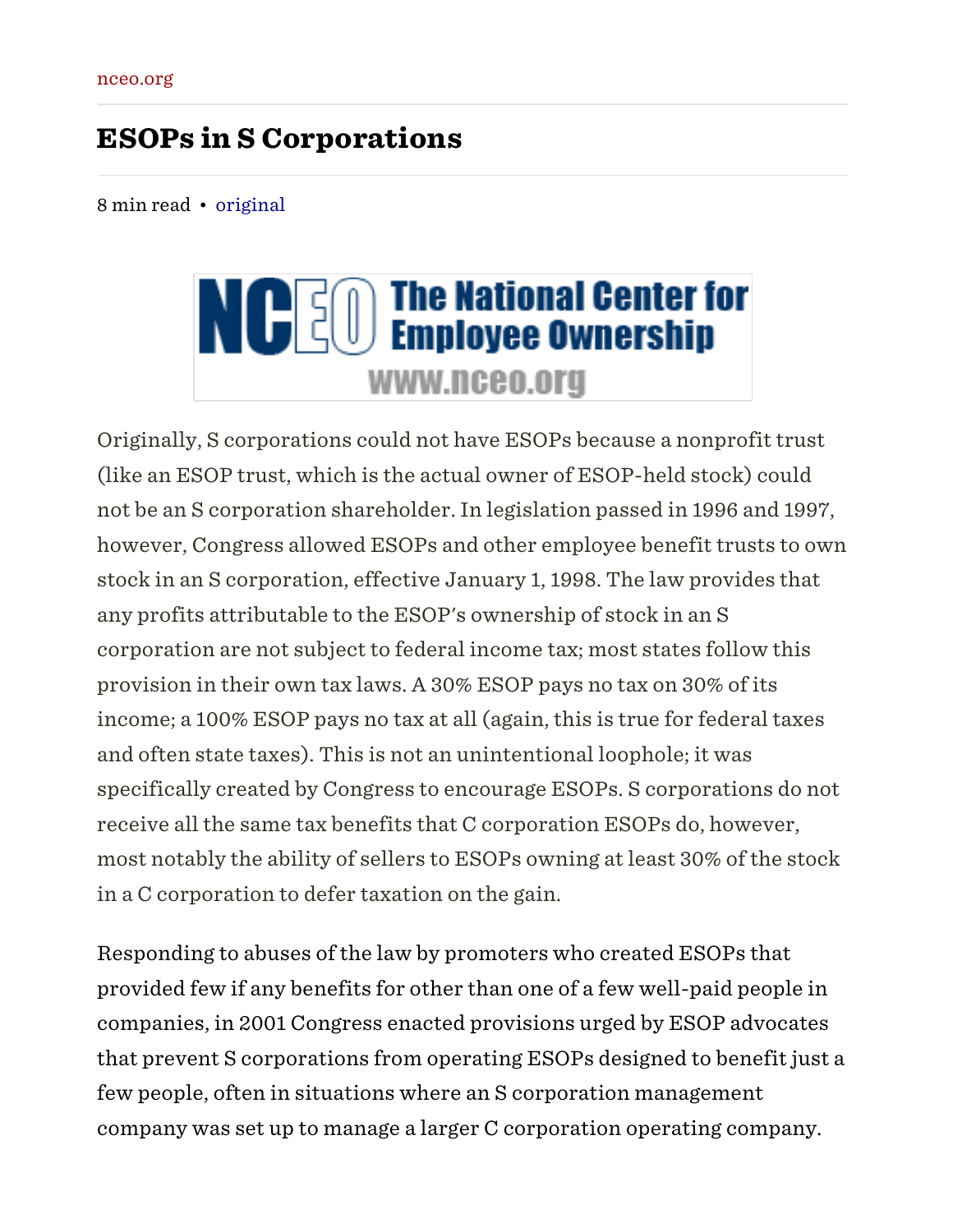# Background

The S corporation is a form of business ownership in which the corporation does not pay tax on its earnings. Instead, owners of an S corporation pay taxes on their proportionate share of the company's earnings at their own individual tax rates. S corporations often pay a distribution to these owners equal to the amount of taxes they owe. When owners of an S corporation sell their ownership interest, they pay capital gains taxes on the gain, but the gain is adjusted upward for any interim distributions they have received and decreased by any allocations of earnings on which they paid taxes. S corporations allow owners to avoid the double taxation on corporate earnings that applies to C corporations (the company pays taxes on profits; the owners pay taxes when the profits are distributed). Top C corporation tax rates are marginally lower than top individual rates, however, and 2% or-more owners in an S corporation must include fringe benefits as taxable income. S corporations can only have one class of stock and no more than 100 owners.

### Tax Issues

As mentioned above, S corporations sponsoring ESOPs do not have to pay federal (and usually state) income tax on the percentage of their profits attributable to the ESOP. No other type of corporation has this kind of blanket exemption from taxation. The result has been a rapid growth in S corporation ESOPs, often from ESOPs that have bought shares from an exiting owner converting to S status after buying out all remaining shares. S corporation ESOPs do not qualify for all the same benefits as C corporation ESOPs, however:

- Sellers cannot defer gains made from the sale of stock to an ESOP.
- Both C and S corporations can deduct contributions of up to 25% of the eligible payroll in an ESOP to repay an ESOP loan, but C corporations base this calculation only on the amount of principal paid, while S corporations must count interest as well.
- In a C corporation, when participants leave before vesting and forfeit their accounts, and their shares are reallocated to other participants,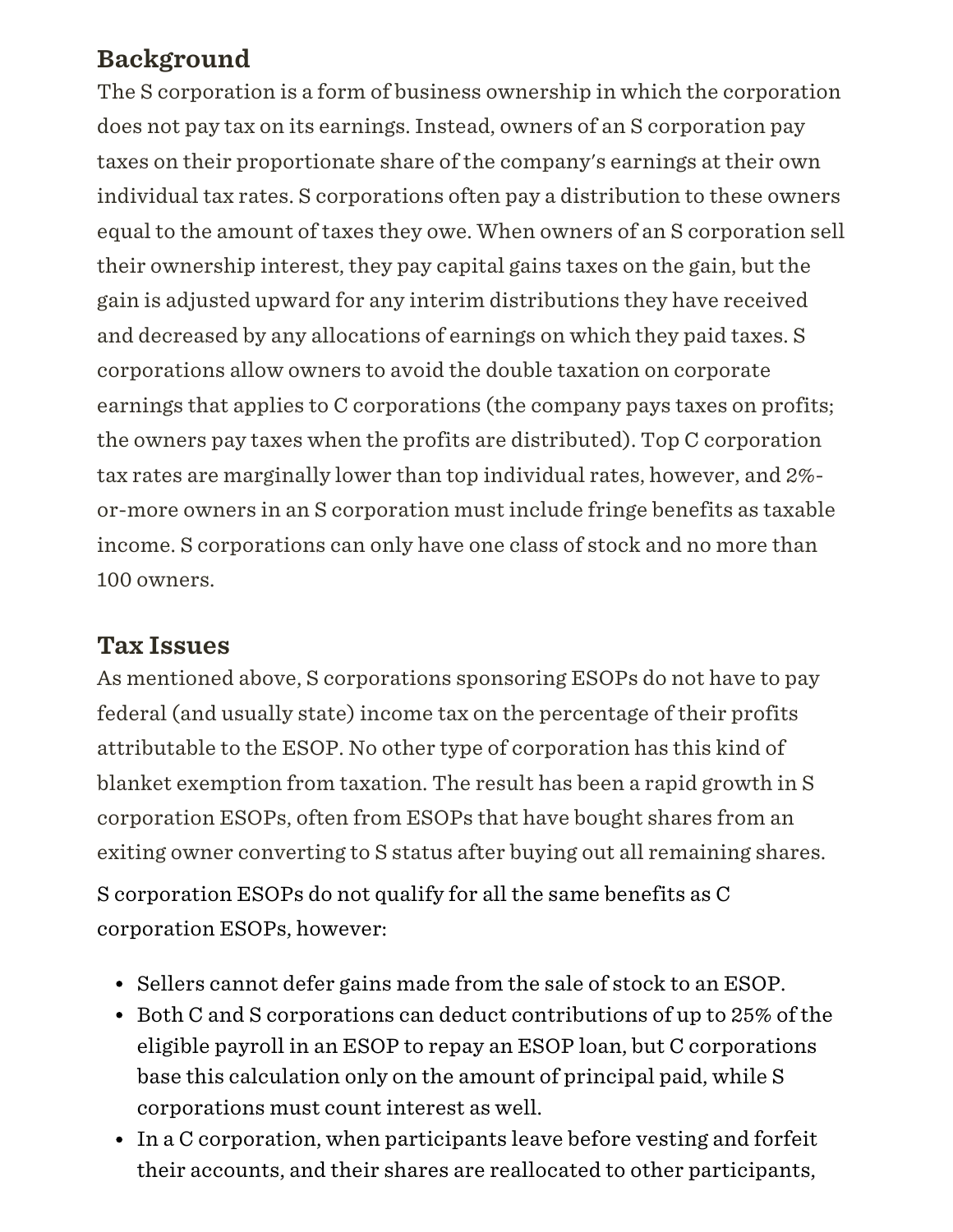any shares bought with a loan do not count toward the maximum amount that can be added to an individual's account each year so long as that reallocation takes place while the loan is still being repaid and not more than one-third of ESOP contributions are allocated to highly compensated employees. In S corporations, however, such reallocated forfeitures apparently do count toward the maximum annual addition, although the law is unclear. Given that the limit in 2009 is \$49,000 or 100% of pay, whichever is less, however, this is not usually an issue.

In C corporations, dividends paid on ESOP-held company stock are taxdeductible if they are used to repay an ESOP loan or passed directly to employees. In S corporations, however, distributions (the equivalent of C corporation dividends) paid on ESOP-held stock are not deductible.

# Operational Issues

Other than taxes, there are many operational issues in choosing between a C corporation or S corporation ESOP, but the most important issues generally arise from the S corporation distribution rules. If S corporations make distributions, usually to enable shareholders to pay taxes, a pro-rata distribution must be made to the ESOP as well. Distributions on allocated shares must be made relative to account balances; distributions on unallocated shares (shares held in the ESOP but not yet paid for when the ESOP borrows money to purchase stock) can be based either on allocated shares or the company's normal contribution formula (typically relative compensation). These distributions can, in turn, be used to buy additional shares from owners if the plan fiduciary determines it is fiduciarially sound to do so.

These distributions to the ESOP raise two issues. First, they may mean the company is putting more into the ESOP than it wants to, especially if the ESOP owns a high percentage of the shares (which is why there are very few S corporation ESOPs owning more than 50% but less than 100% of the stock). Second, it means people with existing account balances may see their accounts grow disproportionately compared to newer employees. Again, this is mostly a problem where the ESOP is a major, but not 100%, owner (100% ESOPs often do not pay distributions because there is no tax).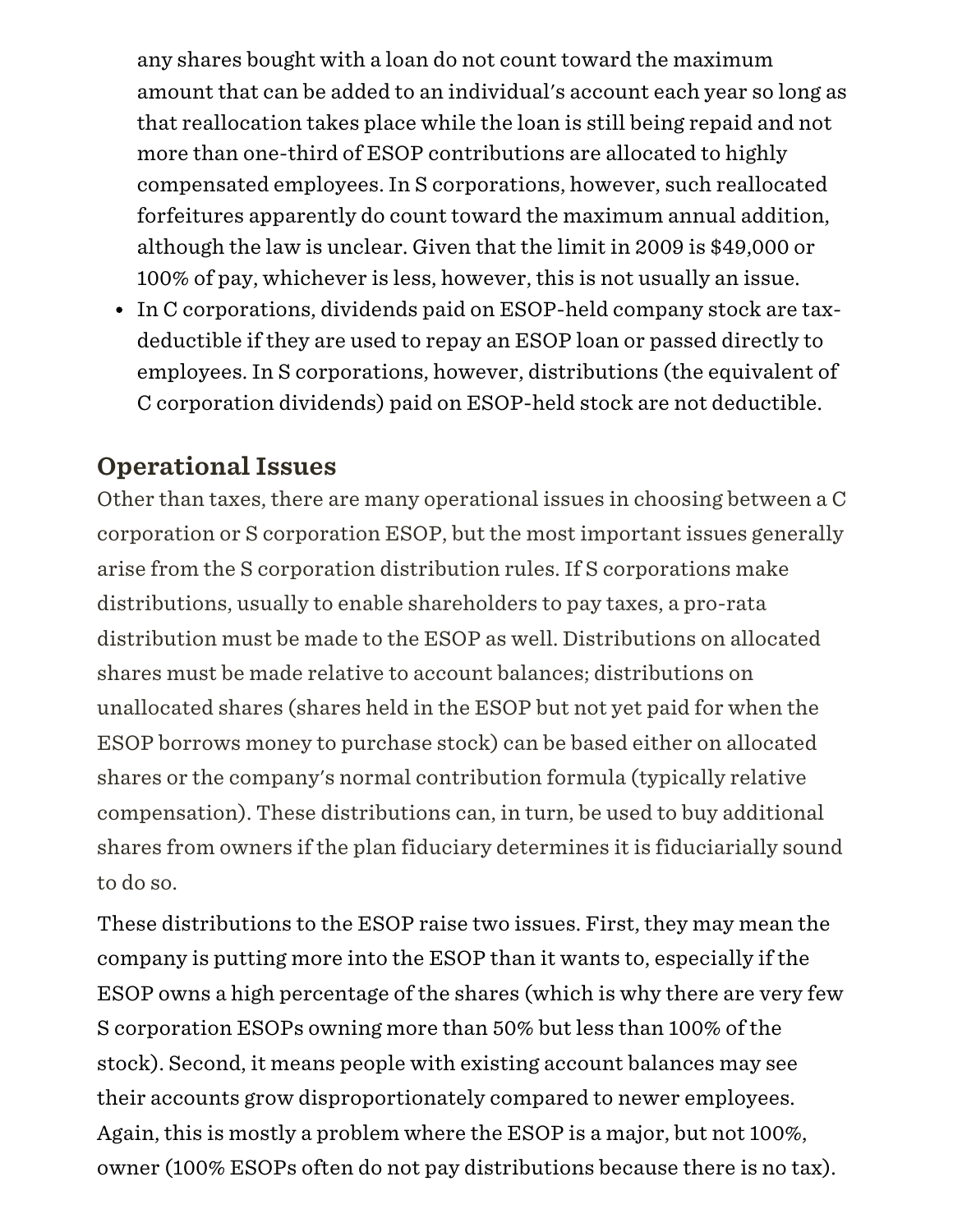S corporations can require that departing employees take their benefits in the form of cash rather than stock, thus avoiding the potential disqualification that could occur if an employee put the stock into an IRA, which is not a qualified S corporation owner. Finally, distributions paid on ESOP-held company stock can be used to repay an ESOP loan and operate in much the same way as do dividends on stock in a C corporation ESOP, releasing additional shares from the suspense account (the unpaid-for shares) to existing accounts.

### Issues in Setting Up an ESOP in an S Corporation

For S corporation owners considering setting up an ESOP, the ability to avoid taxation on the ESOP's share of earnings is a powerful tax incentive. Where the goal of the ESOP is simply to provide a benefit to employees, there may be no reason to convert to C status. Similarly, if the ESOP is meant to cash out an owner, and the owner does not need or want the tax deferral treatment available to C corporation owners, the ESOP can be an attractive vehicle. This may often be the case in an S corporation because the sellers may have a very high basis in the stock if they have not "distributed out" a lot of the company's earnings. Sellers may also believe that capital gains rates are at historic lows, and deferring taxes in a sale to a C corporation ESOP could simply mean deferring until a time when rates are higher. Other owners may have family members who they want to participate in the ESOP (they cannot get an allocation of shares subject to the deferral in a C corporation ESOP) or not be comfortable with requirement that the deferral be reinvested in stocks and corporate bonds, as opposed to real estate trusts, mutual funds, municipal bonds, and similar investments.

On the other hand, an S corporation ESOP has lower contribution limits than an C corporation ESOP, which may require a slower cashout of the seller's interest than in a C corporation ESOP. Also, if the goal of the ESOP is to use it as a financing tool to make a major purchase, these lower limits may be a problem.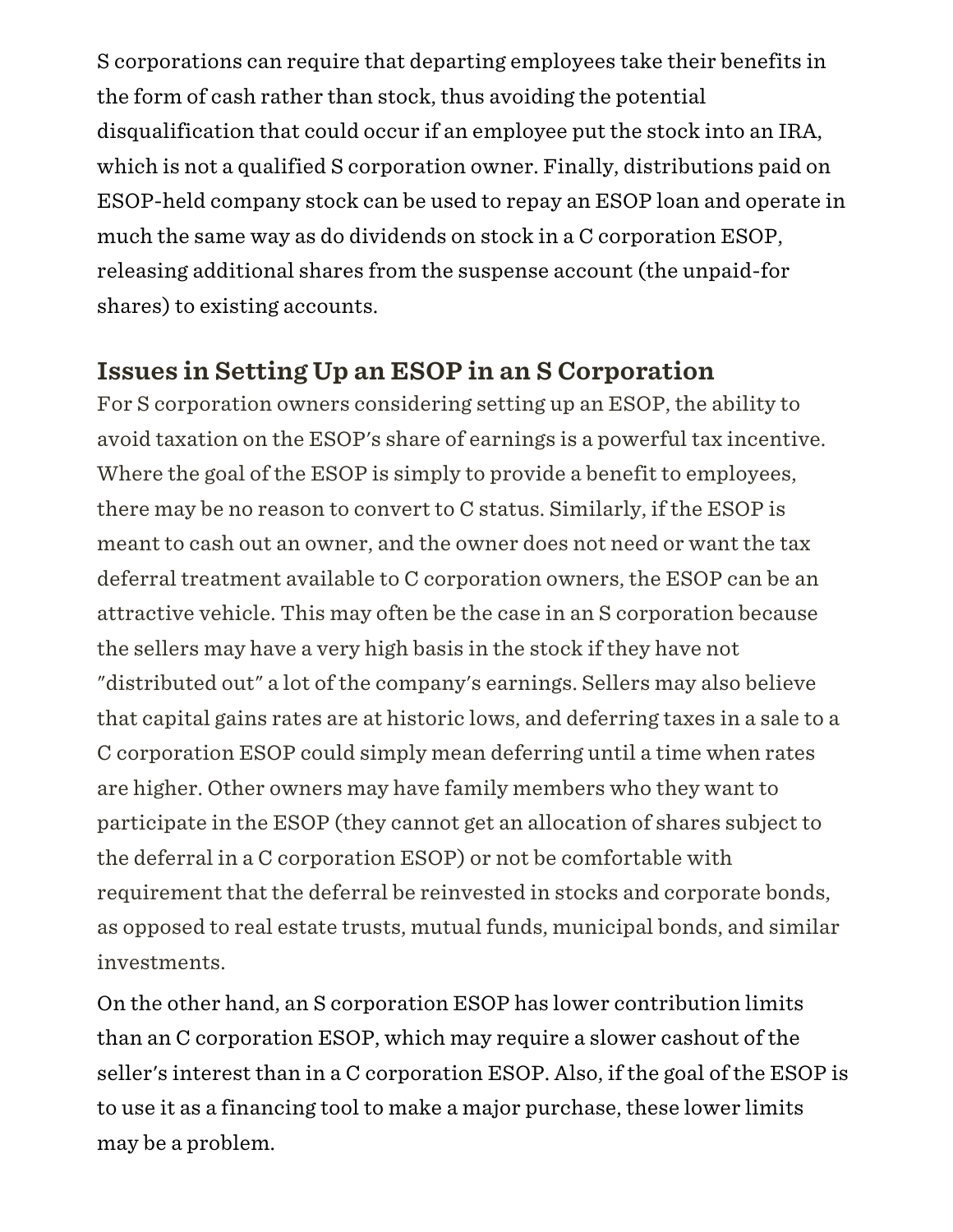Where the deferral is desired, companies can convert to C status, sell to the ESOP, then reconvert to S status five years later (S corporation law prohibits earlier reconversion). During that period, payments on the loan used to buy out an owner often eliminate or substantially reduce corporate taxes in any event.

# Issues for C Corporations with ESOPs Converting to S **Status**

Many C corporations with ESOPs have converted to S corporation status. Especially where the ESOP owns a substantial part of the company's stock, this can provide a substantial tax benefit, even reducing taxes to zero where the ESOP owns 100% of the shares. Indeed, it is arguably a duty of ESOP fiduciaries to consider such a switch.

Several issues must be kept in mind, however:

- The election requires the consent of all shareholders.
- An S corporation can only have 100 shareholders (the ESOP counts as one). S corporations can only have one class of stock, with the one exception that it can have voting and nonvoting common shares. Some C corporation ESOPs use convertible preferred or super-common stock for various reasons. These may or may not be sufficiently compelling issues to warrant remaining a C corporation.
- After conversion to S status, corporations that were using last-in, firstout (LIFO) accounting are subject to a LIFO recapture tax of the difference between LIFO and FIFO (first-in, first out). This excess must be recaptured based on the FIFO value of inventory over the LIFO value at the close of the C corporation's last tax year. In addition, appropriate adjustments shall be made to the basis of the inventory to take into account the amounts included in gross income.
- For a 10-year period after conversion, if the company sells any asset it held on the day of its S corporation election, it will have to pay "built-in gains" tax on that sale. This tax is in addition to taxes paid by shareholders.
- In S corporations, some fringe benefits paid to 2% or more owners are taxable.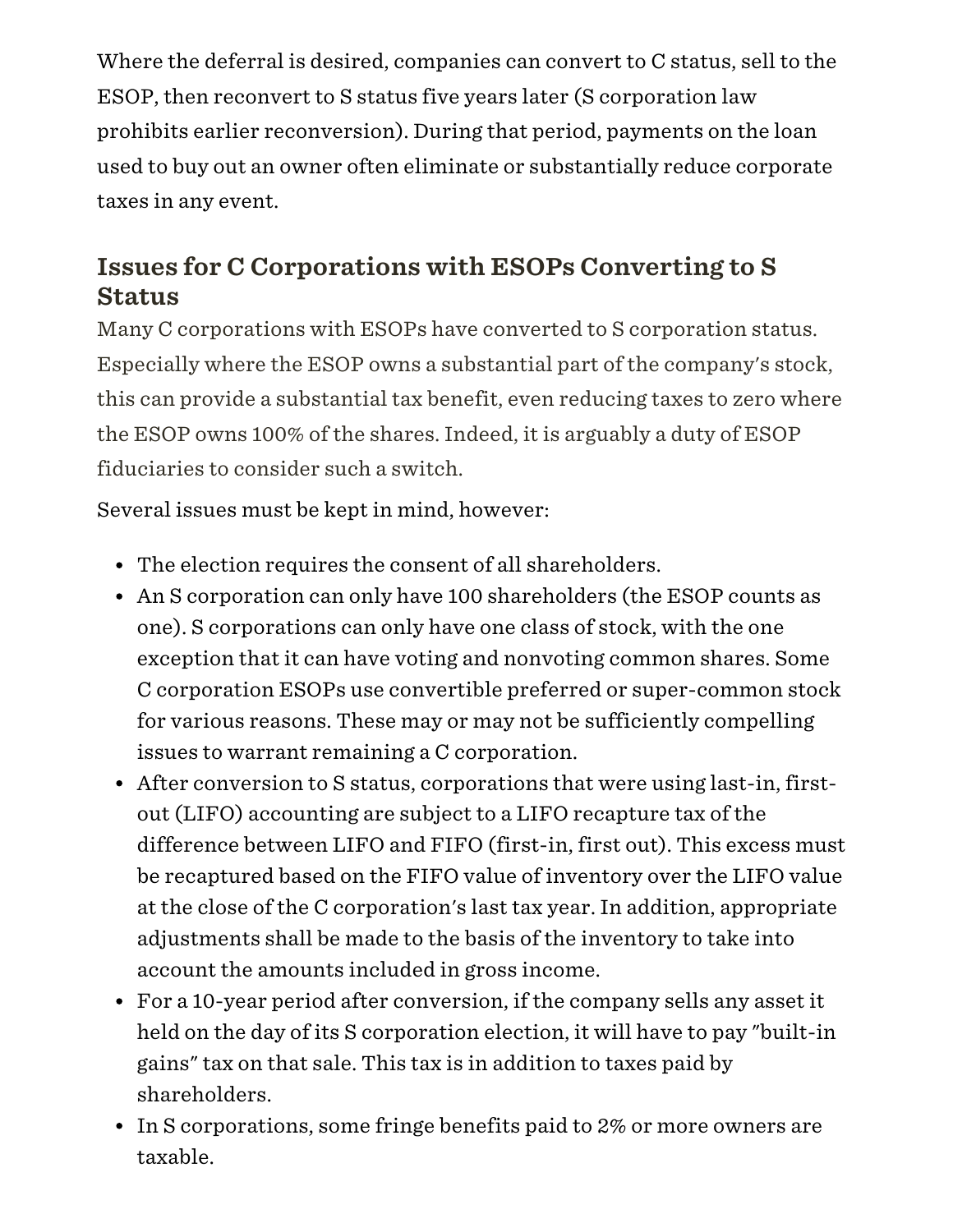- Net operating losses incurred as a C corporation are suspended while an S corporation. These losses may be applied against LIFO or built-in gains taxes, however.
- State laws vary, and some states may not track federal laws. In California, for instance, ESOPs are subject to state unrelated business income tax.
- S corporations must operate on a calendar year.

# Anti-Abuse Rules

As mentioned above, the 2001 tax bill included provisions to discourage the use of ESOPs in S corporations for the primary benefit of just a few employees. The rules are somewhat complicated. The law includes a twostep process to determine whether the S corporation ESOP will not be subject to punitive tax treatment.

The first step is to define "disqualified persons." Under the law, a "disqualified person" is an individual who owns 10% or more of the "deemed-owned shares" or who, together with family members (spouses or other family members, including lineal ancestors or descendants, siblings and their children, or the spouses of any of these other family members) owns 20% or more. "Deemed-owned shares" include stock allocated to that person's ESOP account; a proportionate amount of shares bought by the ESOP but not yet released to participant accounts; and synthetic equity, broadly defined to include stock options, stock appreciation rights, and other equity equivalents.

The second step is to determine whether disqualified individuals own as a group at least 50% of all shares in the company. In making this determination, ownership is defined to include:

- 1. shares held directly
- 2. shares owned through synthetic equity
- 3. allocated or unallocated shares owned through the ESOP

If disqualified individuals own at least 50% of the stock of the company,